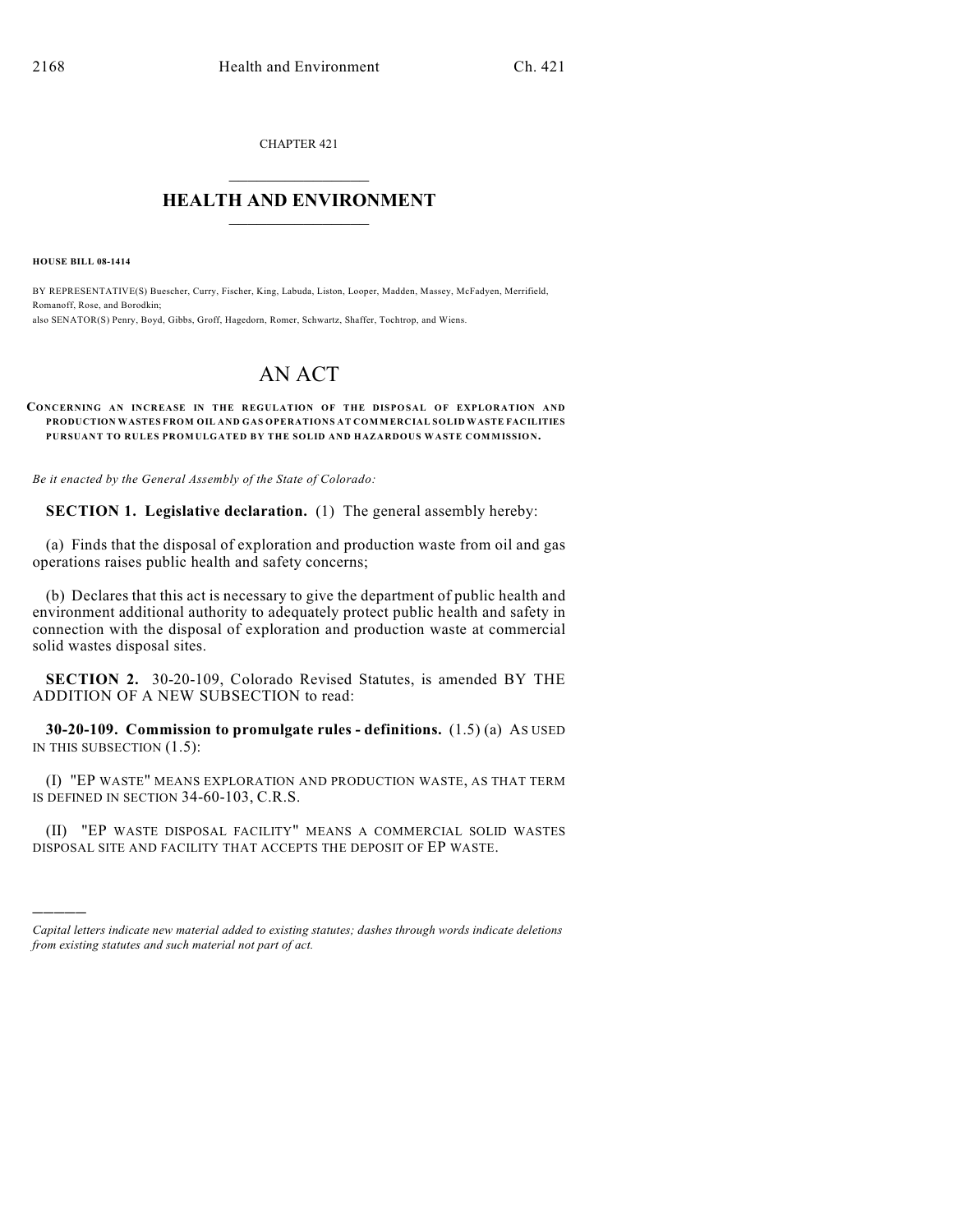(b) THE SOLID AND HAZARDOUS WASTE COMMISSION SHALL PROMULGATE RULES THAT ARE SPECIFICALLY APPLICABLE TO THE DEPOSIT OF EP WASTE AT AN EP WASTE DISPOSAL FACILITY. THE RULES SHALL INCLUDE THE FOLLOWING:

(I) MANDATORY SET-BACKS OF EP WASTE DISPOSAL FACILITIES OF ONE-HALF MILE FROM ALL RESIDENCES, EDUCATIONAL FACILITIES, DAY CARE CENTERS, HOSPITALS, NURSING HOMES, JAILS, HOTELS, MOTELS, OTHER OCCUPIED STRUCTURES, OR OUTSIDE ACTIVITY AREAS SUCH AS PARKS AND PLAYING FIELDS AS DESIGNATED IN THE RULES;

(II) MANDATORY FABRICATED LINERS AND MONITORING REQUIREMENTS AS NECESSARY TO PREVENT THE MIGRATION OF EP WASTE TO GROUND WATER;

(III) WASTE ANALYSIS AND REPORTING REQUIREMENTS TO ENSURE THAT ONLY EP WASTE IS DISPOSED OF AT AN EP WASTE DISPOSAL FACILITY;

(IV) FENCING AND NETTING REQUIREMENTS TO PREVENT THE PUBLIC AND WILDLIFE FROM ACCESSING EP WASTE DISPOSAL FACILITIES;

(V) CONTINGENCY PLANS TO RESPOND TO EMERGENCIES, INCLUDING ADEQUATE FREEBOARD, OVERFLOW PONDS, OR BOTH; AND

(VI) FINANCIAL ASSURANCE REQUIREMENTS THAT ARE ADEQUATE TO COVER CLOSURE AND RECLAMATION COSTS.

(c) AN EP WASTE DISPOSAL FACILITY THAT ACCEPTED EP WASTE ON OR BEFORE THE EFFECTIVE DATE OF THIS SUBSECTION (1.5) AND THAT HAS NOT BEGUN CLOSURE BY THE EFFECTIVE DATE OF THIS SUBSECTION  $(1.5)$  SHALL:

(I) FILE AN APPLICATION PURSUANT TO SECTION 30-20-103 WITHIN THREE MONTHS AFTER THE RULES PROMULGATED PURSUANT TO THIS SUBSECTION (1.5) BECOME EFFECTIVE WITH THE GOVERNING BODY HAVING JURISDICTION TO AMEND THE FACILITY'S CERTIFICATE OF DESIGNATION TO INCORPORATE THE REQUIREMENTS SPECIFIED IN THE RULES; AND

(II) COMPLY WITH THE RULES PROMULGATED PURSUANT TO THIS SUBSECTION (1.5) WITHIN TWENTY-FOUR MONTHS AFTER THEY BECOME EFFECTIVE, UNLESS THE EP WASTE DISPOSAL FACILITY DEMONSTRATES TO THE DEPARTMENT NO LATER THAN EIGHTEEN MONTHS AFTER THE RULES BECOME EFFECTIVE WHY IT CANNOT TIMELY COMPLY WITH THE RULES AND THE DEPARTMENT AGREES TO A COMPLIANCE SCHEDULE. IN SUCH CASE, THE DEPARTMENT MAY EXTEND THE COMPLIANCE DEADLINE TO NO MORE THAN THIRTY-SIX MONTHS AFTER THE RULES BECOME EFFECTIVE; EXCEPT THAT NOTHING IN THIS SUBSECTION (1.5) SHALL BE DEEMED TO:

(A) REQUIRE AN EP WASTE DISPOSAL FACILITY THAT LAWFULLY ACCEPTED EP WASTE ON OR BEFORE THE EFFECTIVE DATE OF THIS SUBSECTION (1.5) TO COMPLY WITH THE SET-BACK REQUIREMENTS OF THIS SUBSECTION (1.5); OR

(B) PLACE AN EP WASTE DISPOSAL FACILITY INTO NONCOMPLIANCE BECAUSE OF AN ALLEGED VIOLATION OF A SET-BACK REQUIREMENT OF THIS SUBSECTION (1.5) DUE SOLELY TO THE FACT THAT A RESIDENTIAL OR OTHER OCCUPIED STRUCTURE OR